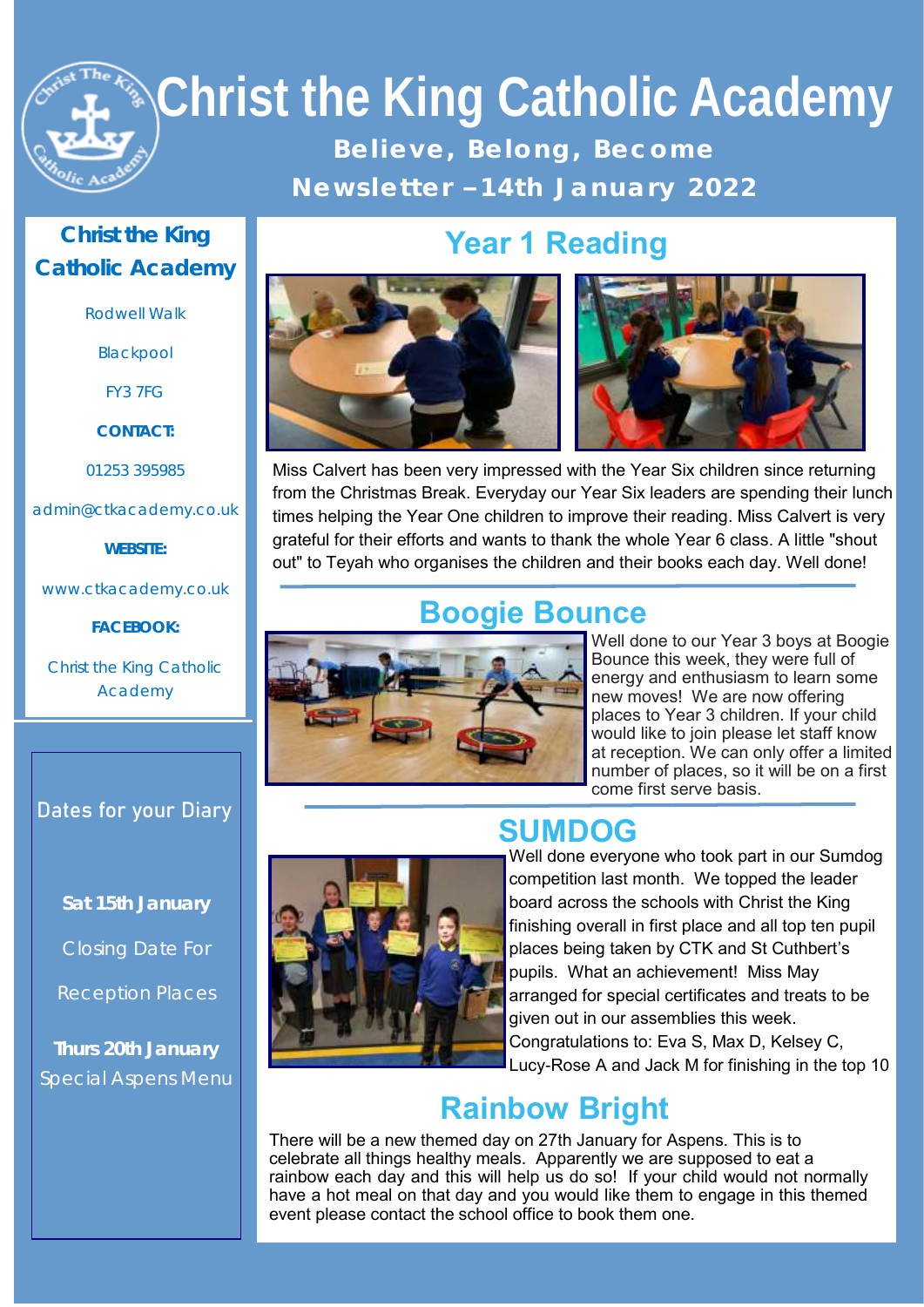# **Christ the King Catholic Academy**  Believe, Belong, Become

Newsletter -14th January 2022

### **Golden Book Assembly**

**Nursery–** Anastasia B for super independent writing, keep it up and well done Anastasia.

**Reception**– Lucas V for excellent number work and recognising number patterns so quickly, without counting Ayarlah F-G for always going off to do independent learning. Your work is always on the WOW wall! What a superstar!

**Year 1**– Lilian D, Kshiti N and Sophie T. These three girlies are "always" children. They are always listening, working hard, trying their best, challenging themselves and behaving like super stars. I know that I can always rely on them to be doing the best they can in Year One. Well done girls!

**Year 2**– Teddy J-B for settling back into school life really well after Christmas! He has been following instructions and showing us that he is ready to learn. Well done Teddy!

**Year 3**– Logan R. Logan has put in great effort into his handwriting and spelling and he has made a big improvement. Well done!

Lillie-Mae A. Lillie Mae has produced great sentences in Literacy using conjunctions. Great work!

Alicia L. Alicia has excelled in maths this week (column addition with exchanging ten 1s for one 10)

**Year 4**– Hanna M for the focus she has shown during her online learning. She has had a smile on her face through all of the journey this week. Mr Mitchell and Mrs Lewis are very proud of her.

Hallie W for having a determined, but patient attitude towards online learning. She has been an asset to the class at home, just as she is in class.

**Year 5**– Natalie B for increasing the amount of reading she is doing at home. Natalie proudly told Miss Smith and Miss Smith and Mrs Kennerley are proud too! Keep it up!

Poppy W for working hard to complete all challenges set. Poppy you are on the ball since returning - keep it up! **Year 6**– Zenia K for a fantastic effort with home reading. Thank you to mum for some detailed and constructive comments in her reading diary. All the reading at home is really helping Zenia to improve.

Amelia G for dedication to home learning whilst isolating. Amelia has been well organised and has put in 100% effort to her learning this week, despite only being able to join us virtually. She has worked independently and has shown real maturity. Well done Amelia.



Lucas V & Ayarlah F-G

#### **Wonderful Wednesday**

Another celebration this week as children from across our school celebrated lunchtime behaviour. Each time a child is spotted by a welfare staff member engaging in really good playground or dining hall activity we award them a special raffle ticket. We draw the tickets each week in assembly. Well done this week to: Marcus V, Thomas A, Emily D, Ruby C and Lexi-Mae H.



#### **Three Kings**

Last week on The Epiphany our two schools joined together to enjoy a special celebration for the three

kings' feast. Some children read a poem, we spent time in prayer and talked as a group about some special images of the event. The children were attentive as always.



#### **Thread Worms**

We have had a case of Thread worms reported from one of our younger children. Please remember that if you suspect your child may have worms, visit the pharmacy and they will issue some medication for you and your family. Your child can return to school as soon as this is taken. Please remind your child of the importance of hand washing, avoiding placing their hands in their mouths and keep their finger nails really short .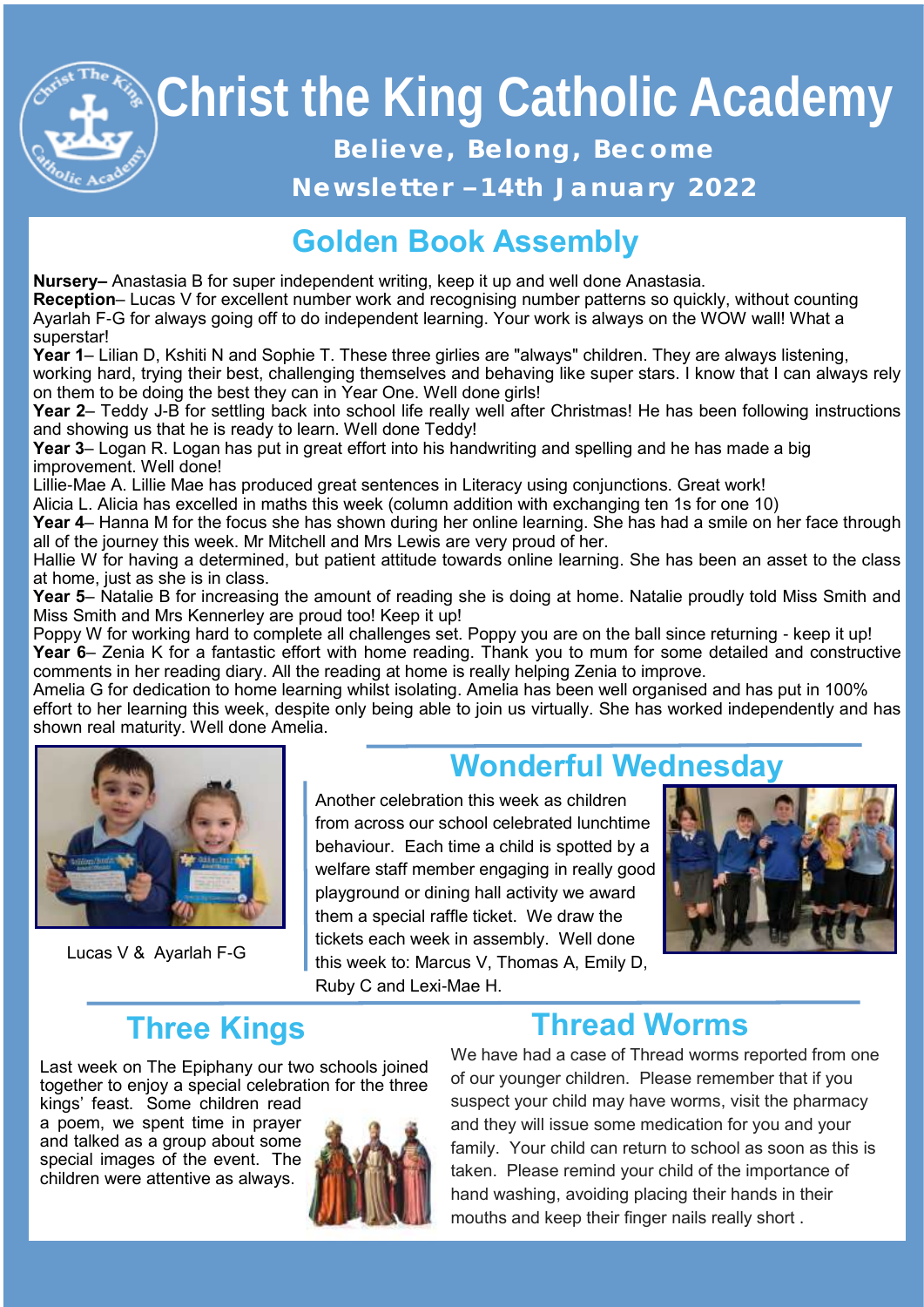# **Christ the King Catholic Academy Christ the King Catholic Academy**  Believe, Belong, Become Newsletter -14th January 2022

#### **Online Learning**

What a week we have had. A huge thank you to all those staff and pupils that have had to engage in online learning experiences this week. We call it "blended learning" where we have a mixture of children in school and some children at home "online". It is incredibly challenging for all involved but as ever our community has stepped up. We engage in this learning experience for our schools so that children at home, isolating and well, can still learn and those in school can still engage with them. It is a balancing act for our staff and parents working/poorly at home, whilst their child is online. My hat is raised to you all. Our staff are now genuinely skilled at supporting children whilst teaching live. In fact some have had to deliver in this way from home too this week. We are so lucky that we can deliver learning in this way so that those isolating don't miss out. The first few hours are a mix of solving technical issues, delivering devices and getting children online, but after a short period of time, learning in this way becomes natural. Some classes have experienced this more than others this week and last. An amazing COVID response - keep up the great work.



#### **Nursery News**

**Blackspool Evening Cool Photo** Event States Stand 4 year olds. Jackson and Riday. We have had a busy start to the new term with our new nursery children starting with us. They have really impressed us with how well they have settled, well done children! Both our preschool and reception children have been amazing at looking after them and modelling great behaviour in class too. We are learning all about healthy food and where it comes from over the next few weeks, whilst making sure we encourage new friendships and provide lots of other fun and challenging learning experiences. Welcome Jackson and Riday.



#### **First Communion**

On Sunday 23rd January 2022 a group of our children make their first holy communion. These are children that were unable to take the blessed

sacrament during the early years of the pandemic. This is a wonderful celebration and we hope you can keep them in your prayers. There is also a second group just beginning their journey also. We will update on their progress in a few week's time.